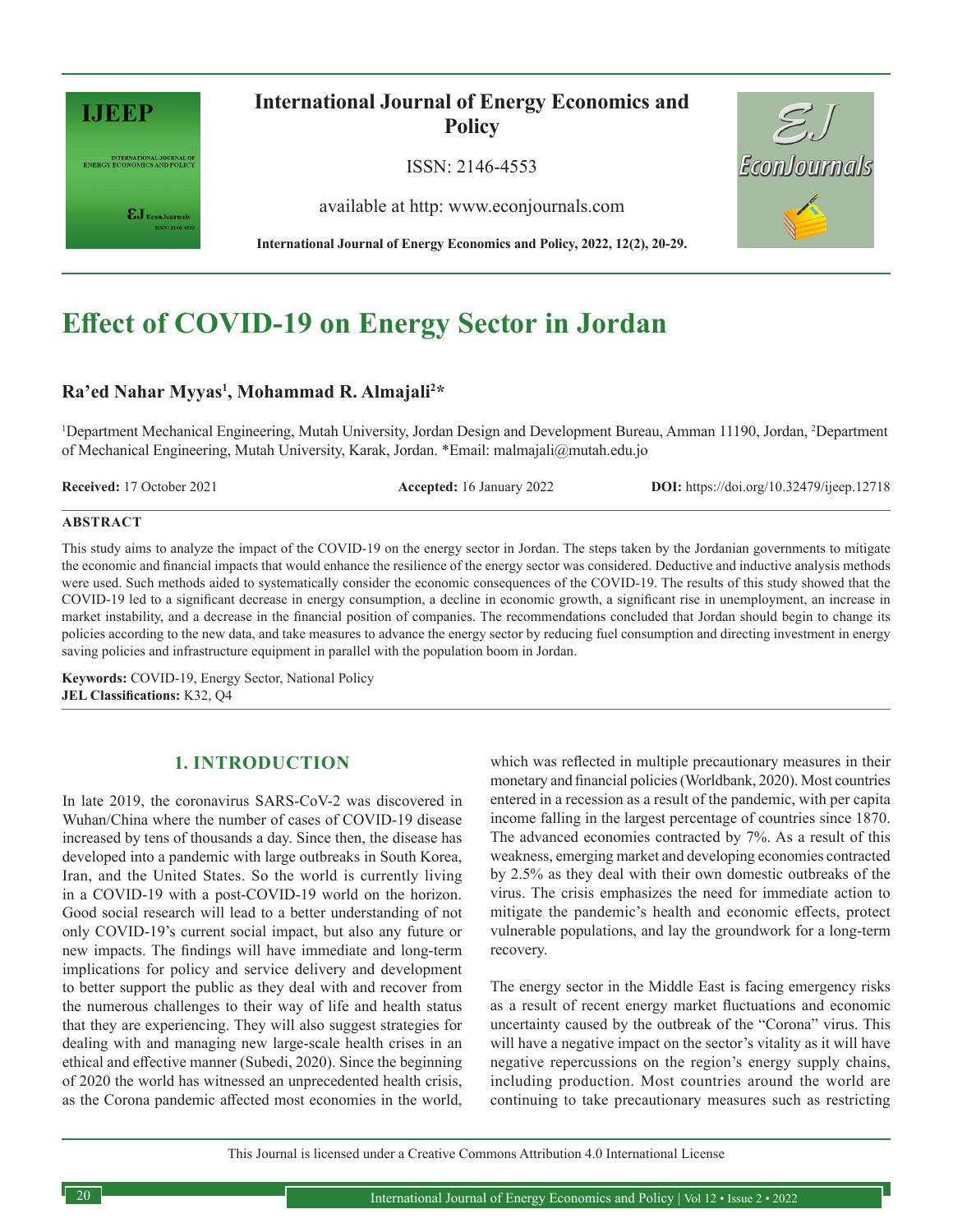travel and movement of people, as well as suspending international aviation, in an effort to contain the spread of the "Corona" virus. This coincides with the closure of many companies and production units, resulting in a drop in consumption. Oil and natural gas are examples of global energy (IEA, 2020). As such, expectations go that global demand for crude oil will decrease by at least 3 million barrels per day. Other scenarios indicate that global consumption may contract sharply by more than 10%, equivalent to 10 million barrels. In the same vein, liquefied gas exports from the region are expected to slow significantly, owing to the expected contraction of the global industrial and transportation sectors. In the first preliminary indications in this regard, Indian and Chinese energy companies - among their most important suppliers are Middle Eastern countries - declared a case of force majeure in importing liquefied gas, implying that there are force majeure conditions that prevent the import of crude. The continued decline in oil prices will put significant strain on the revenues of Middle Eastern oil exporting countries. According to the Institute of International Finance, if the average price of a barrel of oil is \$40, oil exporters in the Middle East and North Africa will lose \$192 billion in revenue, or 11% of GDP, which will have disastrous consequences on the region companies (Future, 202).

The Jordanian government imposed a national lockdown on March 21, 2020, in an effort to halt the virus's spread, resulting in severe economic consequences for the region. During the lockdown, the government enforced precautionary measures around the nation. This resulted in lower electricity consumption and, as a result, lower average demand in the energy market. In Jordan, the COVID-19 interventions had an immediate effect on energy demand, which was expressed in regular profiles and consumer prices. In particular, as compared to daily pre-lockdown consumption curves, the forced shutdown of factories and tertiary operations greatly flattened the working hour consumption curves. Despite the fact that many people were working from home by smart working, the increase in residential usage did not compensate for the overall decrease in demand (Ghiani et al., 2020). Jordanian Public Statistics Department (JPSD) issued a report showing an increase in the unemployment rate in Jordan to 24.7% in the fourth quarter of 2020% (Jamal, 2020). Beyond its immediate health consequences, the current crisis has far-reaching implications for global economies, energy consumption, and CO2 emissions. Countries in full lockdown have a weekly decrease in energy demand of 25%, while countries in partial lockdown have a weekly decrease of 18%. Data collected on a regular basis for 30 countries, covering more than two-thirds of global energy consumption, shows that demand declines depending on the length and severity of lockdowns.

The recent disclosure for the Jordan Petroleum Refinery Company (JPRC), which is one of the largest companies operating in the Kingdom, showed that it is on the verge of financial losses in the first half of year 2020 for the first time since long years (Al-Radawi, 2020). The refinery's losses this time are not a result of the company's business and its operational activities, but rather it is a result of the application of accounting standards based on taking the valuation differences between its stock balance at the end of 2019 with its balance at the end of June 2020. At a

value of about 122 million dinars, as the prices decreased during the first half period to less than 25 dollars per barrel, which required the management of the company to take allocations. The necessary for this significant decrease as a result of the differences in the valuation of the stored goods between the end of last year and the first half of this year. Since British Petroleum (BP) left Jordan in 2013, hopes for gas discovery in Jordan have dwindled (Hjazin, 2014). According to the late chairman of the Jordanian parliament's energy committee, BP backed out not just on technical, but also political grounds (Betroleum, 2019). It's easy to envision a situation in which policymakers want to sabotage public confidence in the potential of national oil and gas deposits (including fracking) in order to make a fast bargain with Noble Energy for Israeli gas, which is located just across the Mediterranean Sea. The pipeline's construction began in 2001, with the first segment connecting Arish in the Sinai Peninsula to Aqaba, Jordan. Following that, additional parts were constructed to link Aqaba to the Syrian border, and from there to Lebanon and the Turkish border (Scheer, 2020). The prospect of producing 700 million cubic feet of natural gas from the Risha field per day (mcf/d) (nearly twice Jordan's current daily consumption) has steadily faded. Jordan was projected to receive up to 300 mcf/d from this area as early as 2015. However, after the Egyptian revolt in 2011, Jordan's Liquefied Natural Gas (LNG) imports from Egypt have steadily decreased. As a result, LNG electricity generation fell from 80% in 2010 to 20% in 2012. The primary factors were once again bad politics, mismanagement, and uncertainty. It's unclear how many or how much of these considerations influenced BP's decision to abandon discovery in Jordan (Abu-Dayyeh, 2015).

#### **1.1. Indicators Impact**

#### *1.1.1. Environment indicator*

To contribute to climate change mitigation and live up to the global sense of the need to move from a carbon-based to a sustainable economy, we must monitor carbon emissions and participate in the Global Carbon Stocks Program, where Covid-19 has directly led to reduced greenhouse gas emissions and domestic air pollutant emissions, due to reduced energy demand. Due to nationwide curfews, Jordan's factory activity has been reduced, resulting in significant reductions in greenhouse gas emissions and energy demand (Alasali et al., 2021). The GG-NAP outlines green growth structures and actions for Jordan's agriculture, energy, tourism, transportation, waste, and water sectors, with the goal of assisting Jordan's green growth vision and improving future capacity to rebound and contain shocks from disasters (Zaidan, 2020).

#### *1.1.2. Economic indicator*

Jordan fell 16 places to 82 in the World Economic Forum's Energy Transition Index, from 66 and achieved 49.5%, compared to 53% in the 2019 index. Jordan also achieved 46% in terms of energy system performance, compared to 56% last year, and 53% in terms of readiness, compared to 50% in the index last year (Jordan, 2020). Jordan's economy slowed to 1.3% in the first quarter of 2020, representing just a portion of the COVID-19 pandemic's effects. Meanwhile, labor market forecasts for the second quarter of 2020 show major disruptions from the COVID-19 crises. The already high unemployment rate increased to 24.7% in Q4-2020, up from 19.3% in Q1-2020, despite a 0.4% drop in the labor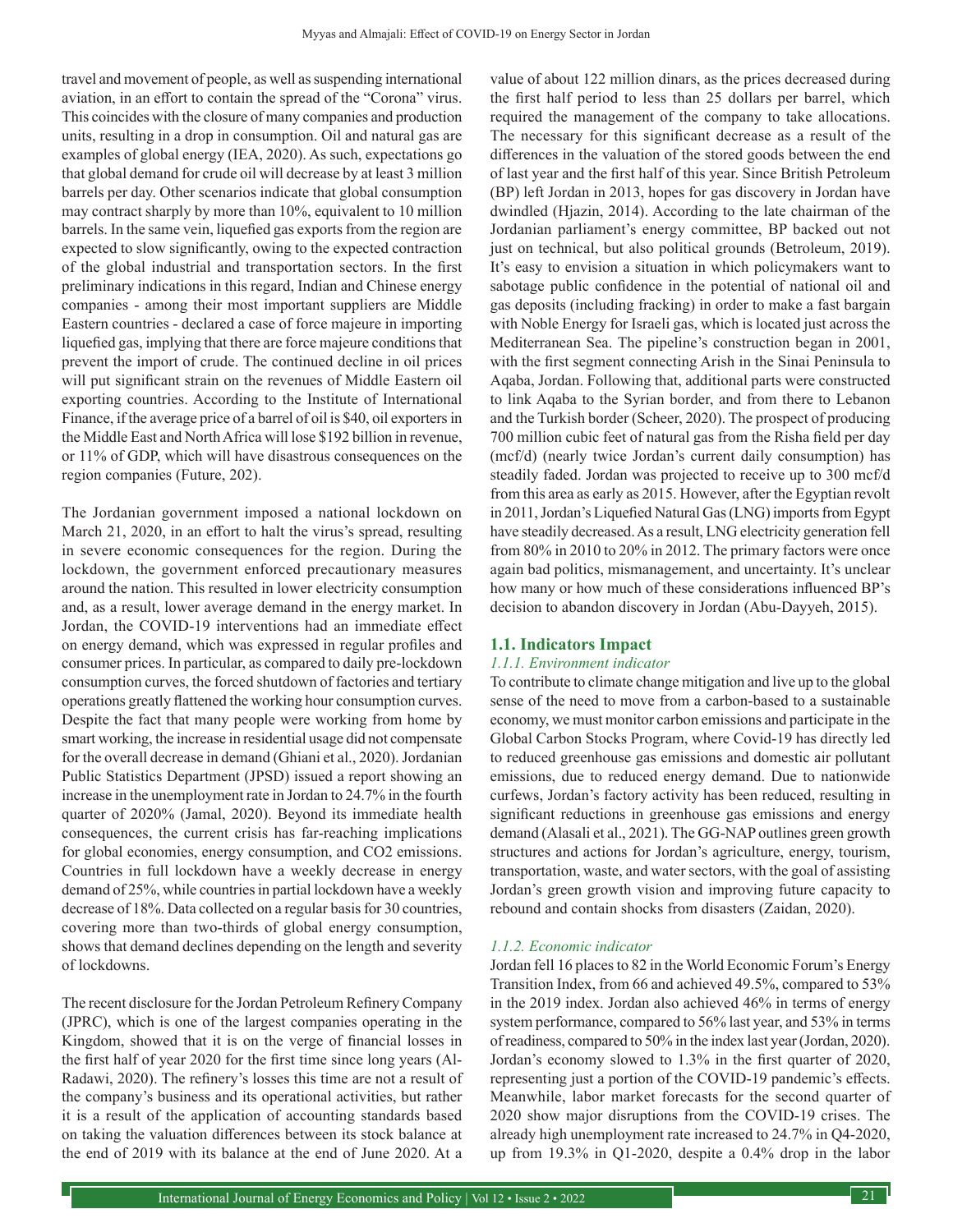force participation rate (Munawwar, 2014). Looking ahead, the pandemic would have a similar negative impact on Jordan's economy and opportunities as it has on its trading partners and the MENA region. Lower energy prices and a steady drive for change to improve production and boost competitiveness will help Jordan's economy and opportunities recover in the medium term. Recognition on a global and international level (Memr, 2018).

#### *1.1.3. Energy indicator*

This section introduces load demand profiles to explore the five-year periods of monthly demand. The trends in demand in Downtown, for 5 years for monthly charges, are seen in Figure 1. The average demand was 40% and 37% decreased in 2020 compared with 2019 and 2017. During the initial measure span (March to May 2020), Jordan's peak demand and demand activity directly impacted electricity use.

The Renewable Energy and Energy Efficiency Law was passed, and a fund for energy efficiency was set up. A Feed-in-Tariff schedule for renewable energy resources has also been established (Abu-Rumman, 2020). With an increase in electricity generation capacity from 1.13 GW to 1.8 GW, the government has set a goal of generating 10% of its energy needs from renewable sources by 2020 (Shahateet et al., 2021). In addition, the use of renewable energy sources such as solar thermal, geothermal, bio-energy, and wind energy will be improved. This will eventually boost the national energy industry. The Jordanian Energy Sector Updated Strategy (2007–2020) built on the previous National Strategy from 2004, which was hampered by a number of issues that prevented the implementation of a number of projects. The words "resilience" and "sustainability" are not discussed in either the 2007-2020 Strategy or the previous one (Birol, 2020). The plan identifies the country's major current energy-related challenges; resilience and sustainability. Although these issues are not specifically addressed in terms of resilience or sustainability in the plan, the government has long recognized the issue of energy security. Furthermore, Jordan's energy sector's resilience is critical because it is vulnerable to external shocks, such as price fluctuations, and has national economic implications. Even humanitarian

**Figure 1:** Monthly electricity demand (KWh) in Jordan's city center over the last five years, including during the current pandemic (12)



organizations working in Jordan's refugee camps have had to deal with unsustainable energy supply costs. Faced with such a challenge, it is imperative to pursue alternatives through a strategic plan whose goals revolved around: a stable, clean, efficient, and inexpensive energy to be supplied, wherever possible, through selfreliance and diversifying sources; as a result, the emphasis shifted to improving the green energy sector and energy conservation.

The wind and solar energy installed in Jordan's electric power system are considered significant capacities, which are ratios higher than what has been achieved by developed countries. The generating capacity of renewable energy projects is expected to increase by around (2400) MW by the end of 2021 (Hrayshat, 2007). Jordan has a chance to be listed among the leading countries in the field of green energy as a result of our collaborative efforts between the government and the private sector to complete those projects. Due to the Kingdom of Jordan's rising energy demand, future strategies for alternative and economic options have been devised. In the area of renewable energy, the comprehensive strategy for the energy sector included legislation aimed at increasing the contribution of new and renewable energy to 7% of the energy mix by 2015 and 10% by 2020. Resorting to renewable energy instead of conventional energy is the best solution to overcome all economic, political, and some environmental obstacles. In the literature, in the renewable energy sector, there is very little research on the impact of the Covid-19 outbreak. The industry is suffering as a result of issues such as supply chain delays, tax stock market issues, and the risk of losing out on government incentives that are set to expire this year (Etier et al., 2010). Use of renewable energy resources in Jordan, one of the energy situation in Jordan and some success stories in the field of renewable energy technologies have been published by (Alzoubi, 2010). The Hashemite University in Jordan examines global radiation, diffused radiation, and other meteorological data to include a systematic report on solar radiation (Association, 2018) and (Badran, 2001). They proposed new regulations to ensure sufficient solar accessibility in modern residential apartment construction in Amman (UNDP Tewodros Aragie Kebede, S. E. 2020). The degree of agreement between load variation patterns and renewable energy source power generation was reported by (Visp, 2019).

Based on the above, no study has been conducted to research the impact of the Corona pandemic on the energy sector in Jordan. When studying the effects of the Corona pandemic on the energy sector, and trying to explore the post-pandemic future, we are not dealing with a purely economic issue, but rather we are analyzing a central turning point in world history, in which we may witness important geopolitical shifts and shifts in the power centers of the global system. The two major technical obstacles stymieing RE growth are national energy overproduction and the unpredictable existence of RE. Although renewables only accounted for 0.05% of the country's energy generation in 2018, the government announced in January a revised target of 50% by 2030, which would be accomplished by the widespread implementation of new projects. This might enable member countries to access some of the cross-border electrical interconnection infrastructure that has been funded by the Arab Fund over the years, as well as interconnections established by GCC countries. The main problem of this study is to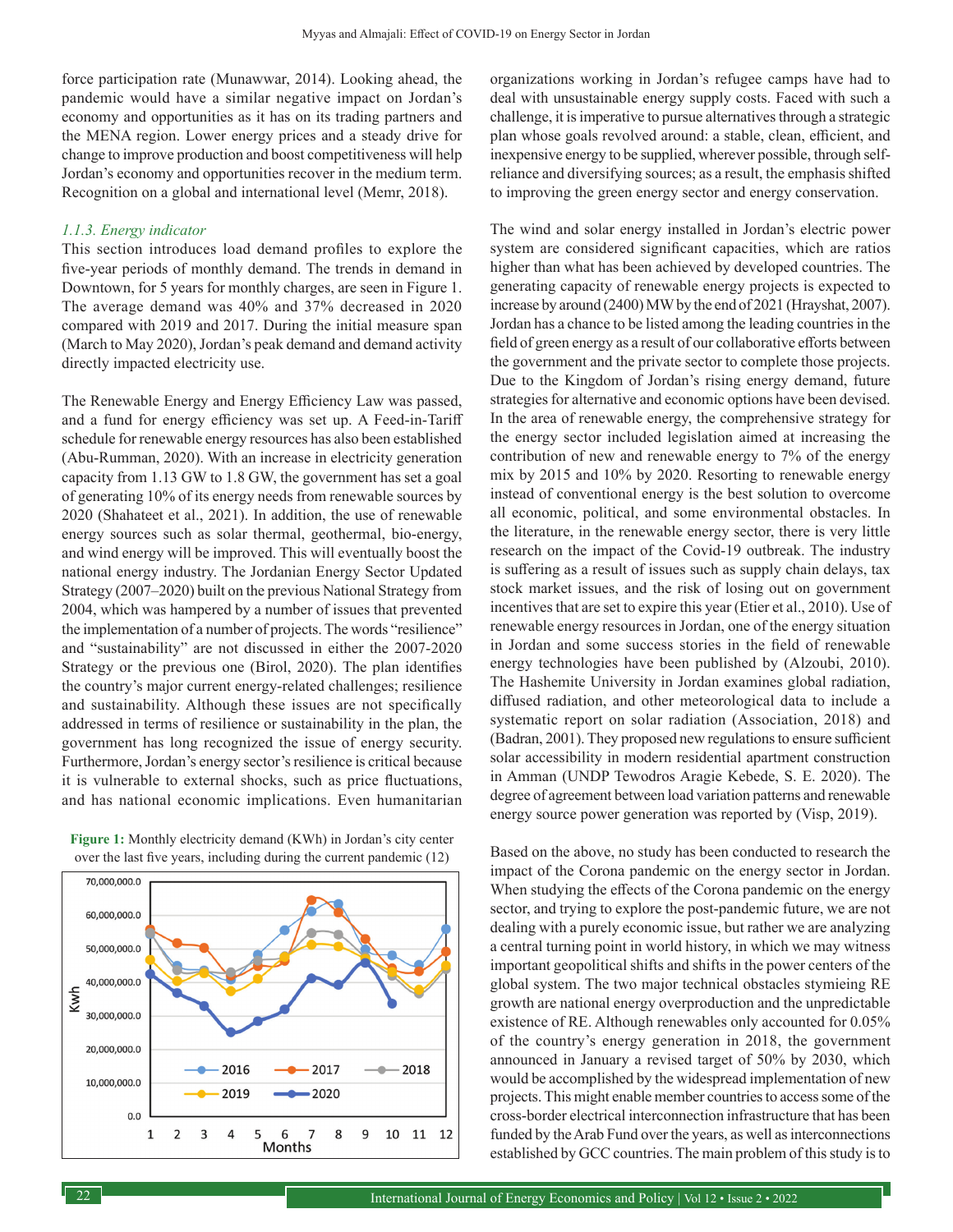study the effects of lockdown measures imposed across the country due to the COVID-19 pandemic, which have exacerbated the weak abilities of companies to operate in the area, and so the capacity of families to pay for life's basic needs. It also led to a decrease in energy sector investments, causing liquidity challenges to finance new energy projects. Combined with disruptions in supply chains, maintenance delays, and delays in establishing new projects, these factors together are likely to lead to further electricity shortages, so this study aims to understand the factors affecting the energy sector and support them with available recommendations. The main goal of this study is to determine the impact of the COVID-19 pandemic on Jordan's energy sector, along with this main purpose, the following objectives will be achieved: Draw attention to the alternatives that can be accessed to legalize energy consumption and improve its efficiency, and encourage everyone to follow it, Draw attention to natural resources and the exploitation of clean energy, as it has proven its effectiveness and success in light of the COVID-19 pandemic and reviewing in-depth research on the energy sector in Jordan.

## **2. RESEARCH METHODOLOGY**

The initiative is summarized by the multiple benefits that can be gained from the advancement of solar technology, which can be generally divided into three categories: energy, economy, and environment. Mutual interference is also possible since the three Es are intertwined. Any or all of these acts may be applicable depending on the country; the priority order may differ. This study's approach will be as follows:

- Review previous studies on the energy sector in Jordan and the effect of COVID-19 on Energy in other countries.
- Review of previous Jordan surveys which discuss the effects of COVID-19
- Analyze the spread of COVID-19 in Jordan and recognize the situation of Energy and understand the relationship between them.
- To examine the demand for electricity on an annual and regular basis before and after the COVID-19 pandemic, and to completely isolate the effect of COVID-19 on Jordan's energy demand.
- Set up some recommendation and documentations.

## **2.1. Summary of Effect of COVID-19 on Businesses Survey**

This survey was conducted in Jordan by United Nations Development Program (UNDP) and International Labor Organization (ILO). The assessment is based on data from two separate market evaluations. The study is one of a sequence of accelerated studies conducted by as part of a larger effort to evaluate the impact of the COVID-19 pandemic on Arab labor markets, the ILO has released a report (Tewodros Aragie Kebede, 2020). ILO and UNDP performed a sample survey in Jordan of 1,190 people in April 2020, to companies (including home-based companies, micro and small businesses, and larger corporations). This survey provides results on the effect of Covid-19 on businesses that use collection data. Companies included manufacturing companies(38%), distribution and distribution companies (11%), mining and quarry (10%), accommodation providers and food

services (10%); the remaining 31% is divided amongst different industries. The COVID-19 pandemic has now shown Jordan's weaknesses in this sector, as well as the weaknesses in businesses and services such as health systems across the world, and it is a disaster in the making as the pandemic spreads quickly to Jordan due to its weak health system, which is compounded by low access to modern and reliable electricity. Given Jordan's growing demand for energy, strife is inevitable. In the world of green energies, to be precise (Fund, 2020).

Short-sighted politics, reliance and science and technology impediments all lead to uncertainty in the energy planning process. However, if Jordan moves towards energy independence, the effect of these considerations on the energy policy will be much less drastic. Jordan has a lot of promise for renewable energy sources like wind and solar. Savings of up to 20% could be achieved in certain industries with only limited capital expenditures in energy production and rationalization. As a result, Jordan's dependence on imported nuclear fuel will continue to pose a geopolitical problem as well as a persistent threat to the country's energy stability. Another significant factor to the energy mess was the fabrication of the electricity load in order to explain the inclusion of nuclear power in the grid. This was achieved at the exorbitant cost of "load mismanagement" and correspondingly high capital investment, with negative effects for programs in other industries. Finally, if substantial future change can be anticipated with realistic optimism. Exaggerated demand load projections in the Plan add to the overall energy policy perspective.

## **2.2. Selections from the Survey**

The ILO business survey sample was taken from the database of ILO, which included "all companies that have engaged in ILO's program and project activities." The ILO's database is largely the product of its career centers, which are designed to link job seekers and employers. The sample consisted of all available companies in the ILO database, totaling 1,355 businesses. The UNDP's corporate study used three databases to sample 2,584 out of 38,471 businesses: I The Municipal Property Tax database was primarily used in the Kingdom to sample a variety of registered companies and home-based businesses (except for businesses registered within the Greater Amman Municipality and Aqaba Special Economic Zone). The Ministry of Digital Economy and Entrepreneurship (MODEE) Tech-start-up database was used to sample registered businesses in the services, manufacturing, and agriculture sectors from within the Greater Amman Municipality (329 enterprises); and (ii) the IRADA Program17 database was used to sample registered businesses in the services, manufacturing, and agriculture sectors from within the Greater Amman Municipality (329 enterprises) (2,113 enterprises) (142 enterprises). UNDP collected responses from businesses who received direct assistance from various UNDP projects and initiatives in a separate data collection campaign. Atotal of 270 UNDP beneficiary enterprises from seven governorates were included in the survey (Mafraq, Zarqa, Amman, Irbid, Ajloun, Jerash, Karak, Madaba, and Balqa) Businesses that were both formal and informal in terms of their registration status included micro, small, and home-based businesses. The results of this survey were not combined with those of the other datasets. instead, it was examined independently.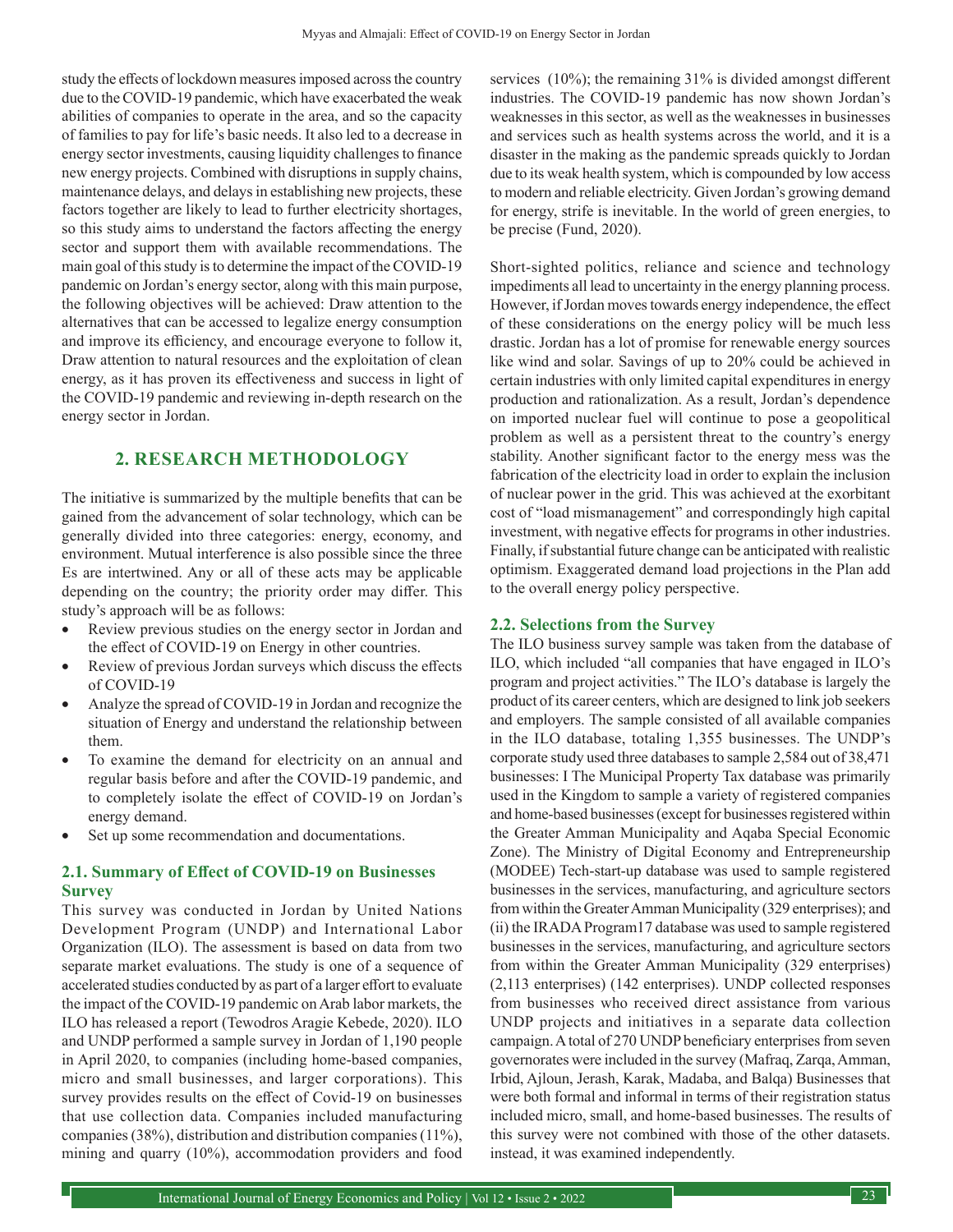#### **2.3. Questionnaire**

The ILO and the UNDP collaborated on a systematic questionnaire. The form and specificity of questions have an effect on the accuracy of survey results as well as the likelihood of respondents returning for more rounds. As a result, the survey questionnaire was kept short, with no long or multiple-choice questions. The questionnaire was divided into smaller parts, each of which addressed different topics and addressed different types of respondents, resulting in a versatile questionnaire design (e.g. from enterprises of various sizes). While the ILO used the full version of the questionnaire, the UNDP only used a simplified version to collect data. Both questionnaires were translated into Arabic and made available to respondents in that language, as the main field of the Questionnaire was in the manufacturing and agriculture sectors (UNDP, 2020). Computer-assisted telephone interviewing was used to perform the ILO survey (CATI). KoBoToolbox was used to create the data collection software, and smart cell phones were used to execute it. To carry out the data collection activities, The International Labor Organization (ILO) recruited 20 interviewers and three supervisors. The information was gathered between April 14 and April 29, 2020. The data was stored on a dedicated, reliable server, as is customary in humanitarian response. There were 714 completed interviews with business leaders as a result of the data collection. representing a response rate of 53%. The sample of businesses comprised producers (38%), wholesale and retail (11%), mining and quarrying companies (10%) as well as hosting and food services (10%), while the remaining 31% were divided into numerous segments of companies.

#### **2.4. The (UNDP) Business Study**

The UNDP performed two data collection activities, the first of which sought to utilize Jordanian government databases, and the second of which focused on UNDP-supported businesses. The data collection for the first study of companies was outsourced to Crystel Call, a survey firm. The data was collected by a team of 15 interviewers from April 19 to April 26. Data was collected using the "Genesys" program and then exported to Excel/SPSS for review. The data gathering exercises yielded an 18% response rate, with 476 completed interviews with enterprise members. Since the records are out of date in terms of basic details needed for the analysis, such as active phone numbers, the high rate of non-response can be due to this. Seventy-two percent of the 476 interviews completed came from the Municipal Property Tax

database, while 25% came from the IRADA service database, and 3% came from the MODEE database. Five UNDP employees collected data for the second batch of UNDP beneficiaries from April 23 to April 28, 2020. A response rate of 55% translates to a sample size of 155 businesses. The resulting dataset is examined independently, with the results presented in Section 10. Not all companies in Jordan have the data utilized in this research. In addition, during the survey operations a series of problems were confronted, imposing some restrictions that have to be taken into account while interpreting the findings. Their responses are minimal and informal companies are limited to the sample [28]. Despite these restrictions, the reports provide insights into the effects of the COVID-19 epidemic on companies. To dynamically capture the implications of COVID-19, the surveys are built as a panel structure to repeatedly interview samples of companies. In later rounds of data gathering, certain constraints will be resolved.

#### **2.5. Characteristics of the Businesses**

The profile of the businesses in the dataset is presented in this section. For statistics that use a smaller survey, explicit remarks are provided—as previously discussed, the UNDP's questionnaire was marginally shorter. A total of 1,082 people responded with details on where their businesses are located. Amman has the highest concentration (74%) followed by Irbid (13%), and Jerash (3%), (3%), (6%). Jordanians own the vast majority of the businesses (87%) and Syrians own 3%. Of the others, some businesses are owned by people of various nationalities, but mostly Jordanians (2%); others are split evenly between Jordanians and Syrians own 1% of the companies, while the rest are owned by citizens of different nationalities. Almost every company surveyed (97%) has a license from the relevant authorities. As a consequence, this evaluation is most useful for organized companies. The majority of the companies (41%), with less than four workers, were micro businesses, while 28% were small businesses with five to 19 employees, 13% had 20 to 49 employees, 8% had 50 to 99 employees, and 10% had more than 100 employees. Female entrepreneurs owned just 8% of the companies. Female ownership was more prevalent in microbusinesses (12%) and declined as the size of the company increased (Figure 2). The companies are classified into 19 associated sectors using the International Standard of Industrial Classification (ISIC) scheme. Manufacturing, however, accounts for the majority of them (38%) followed by industrial and retail trade (11%), mining and quarrying



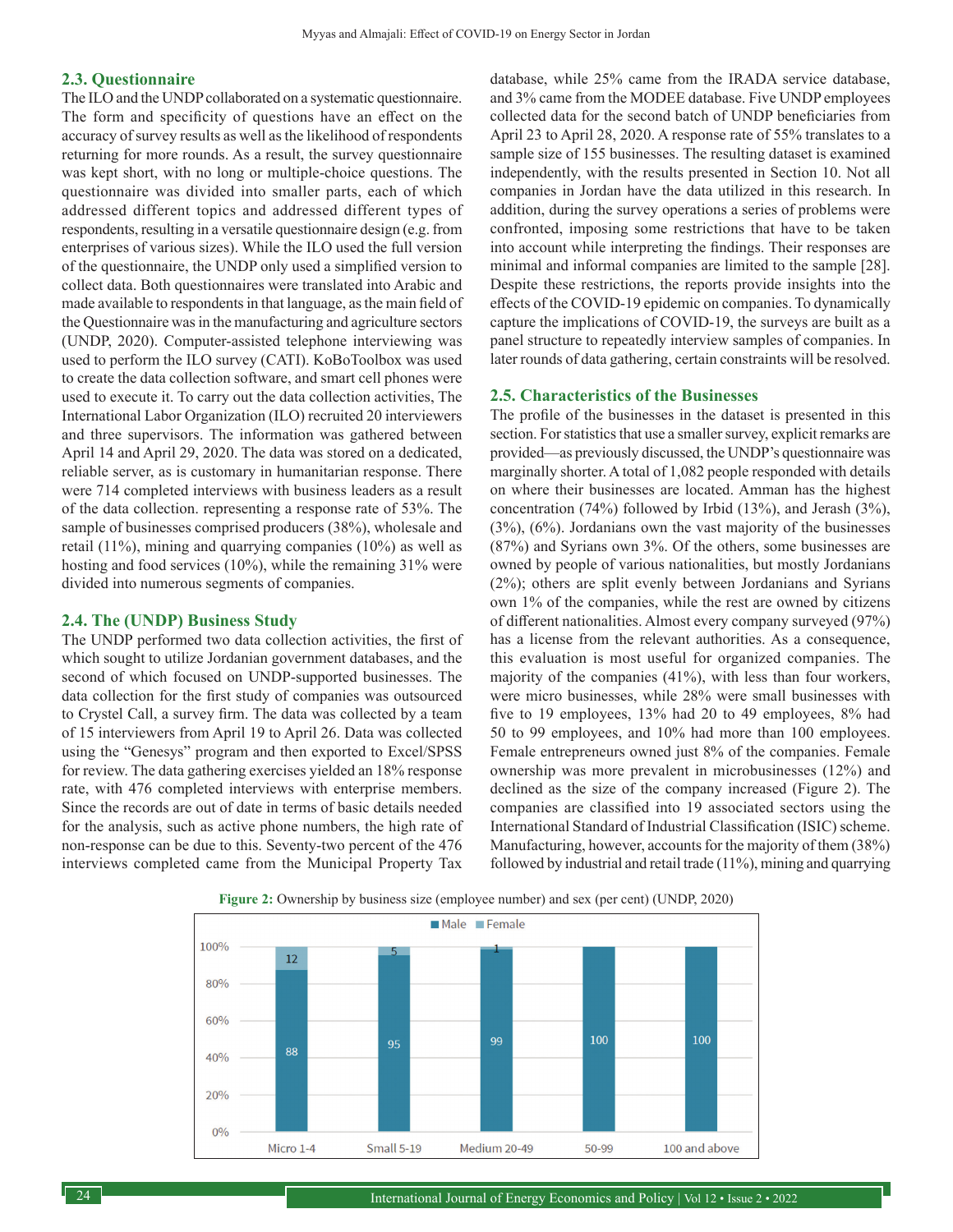(10%), and housing and food services (10%). (10%). (10%) The remaining 31% comes from a number of sectors with small sample sizes that are categorized as "other industries." The bulk of businesses have been in service for more than five years: 27% have been in operation for five to ten years, and 45% have been in operation for more than 10 years. Eighty percent of companies with more than 100 employees have been in operation for more than ten years. About 4% of companies were less than a year old, and only 1% were between 1 and 2 years old (12 %). Table 1 shows the age of the businesses as well as their size.

Before the Coronavirus pandemic, about 27% of businesses were successful, with 46% breaking even and 25% losing revenue. The degree to which businesses have ongoing contractual obligations has a bearing on their willingness to take on new ones. Bank loans are used by around a third of the 1,185 businesses (37%), and larger businesses (those with 50 or more employees) seem to depend on them more than smaller businesses. Micro companies are more likely than other businesses to provide microfinancing loans. Three out of ten businesses have postponed payments. Few of the businesses polled have childcare, flexible work schedules, or parental leave, both of which are essential for working from home and for parents, especially mothers. Seventy-four percent of the 1,187 businesses said they had no other arrangements or non-pay incentives in place. The most common providers with such plans are businesses with more than 100 employees: 26% have maternity leave, 17% provide childcare facilities, and 10% provide flexible working arrangements**.**

## **3. DISCUSSION AND ANALYSIS**

In the event that the current situation at the time of the survey had persisted, more than half of the surveyed businesses (56%) planned to be in operation for fewer than three months. About a fifth of the businesses were unsure whether they would continue to operate, indicating the high degree of instability in the industry. Just 13% of businesses plan to continue operating for longer than three months. Smaller businesses, like their willingness to continue paying salaries, were more likely to shut down after a month than medium and larger businesses. Those businesses that were in a bad financial condition due to the lockdown were much more likely to shut down than those that were in a comparatively strong financial situation. Reduced revenues (63%) and poor liquidity and cash flow issues (46%) were identified as the key barriers to the surveyed businesses continuing operations in the months ahead. Many manufacturing firms face transportation and access to work challenges, especially in the garment and textile industries, where production costs have risen significantly due to the provision of shuttle buses, as public transportation is unavailable during the lockout and reduced in capability due to social distancing steps.

In terms of the Covid-19 crises' effect on overall market morale, more than half of the surveyed businesses (52%) are optimistic that they can survive the storm and return to profitability after the crisis is over. While 21% are not confident in their economic resilience and robustness. All of the surveyed businesses had a high level of doubt about their robustness, but micro businesses had an especially high level of concern (29%). As compared to businesses that were prosperous prior to the recession (63%) and businesses that were losing money prior to the crisis (33%) were more optimistic that they would survive the crisis (41%). As a result of the COVID-19 crisis, almost 40% of surveyed businesses avoided paying social security contributions, taking advantage of the waiver introduced in Defense Order 1. As compared to bigger businesses, a higher percentage of small businesses have avoided paying their bills. Just 34% of businesses with more than 100 workers have avoided paying their bills, compared to 45% of micro businesses. Overall, 63% of surveyed companies have taken no steps to ensure market continuity; however, this number is marginally higher for home-based businesses, at 74%. Businesses are contemplating the launch of innovative goods (18%) or new business structures (14%), as well as incorporating innovation and technological systems (11%), and e-commerce sites (10%). Lack of sales/demand (36%) was cited as a major obstacle for businesses in the coming months, followed by liquidity restrictions (23%), and transportation issues (23%). (22%). More than a third (37%) of respondent micro businesses said they will be unable to operate for more than one month under current conditions (lockdown), demonstrating the fragility of businesses.

## **3.1. Result of Jordan's COVID-19 Response Initiatives**

All of the surveyed businesses reported cash flow issues, decreased demand and supply, and value chain disruption*.*

- A. Just 7% of surveyed businesses said they were running normally at the time of the study, while 39% said they were operating but with less employees (7%), fewer working hours (16%), or both (16%). About half of the businesses surveyed (51%) said they had temporarily closed.
- B. 42% of businesses said they'll be able to afford all employees' wages for less than a month under current terms, while another 42% said they'll be able to do so for less than three months. Micro companies (55%) and small businesses (44%), on the other hand, suggested that they lacked the financial resources

#### **Table 1: Number of years the company has been in service by scale (%)**

|                                           |                  | $1-2$ vears              | 3–4 years |                |                    | <b>Total</b> |                    |  |  |  |
|-------------------------------------------|------------------|--------------------------|-----------|----------------|--------------------|--------------|--------------------|--|--|--|
| <b>Total</b>                              | $\leq$ 1 year    |                          |           | $5 - 10$ vears | More than 10 years | <b>Total</b> | <b>Sample size</b> |  |  |  |
|                                           | $\boldsymbol{4}$ | 12                       | 12        | 27             | 45                 | 100          | 1,185              |  |  |  |
| Size of enterprise by number of employees |                  |                          |           |                |                    |              |                    |  |  |  |
| Micro, $1-4$                              |                  | 19                       | 16        | 27             | 30                 | 100          | 489                |  |  |  |
| Small, $5-19$                             |                  |                          |           | 27             | 45                 | 100          | 330                |  |  |  |
| Medium, 20–49                             |                  |                          |           | 28             | 58                 | 100          | 155                |  |  |  |
| $50 - 99$                                 |                  |                          | h.        | 29             | 63                 | 100          | 97                 |  |  |  |
| 100 and above                             |                  | $\overline{\phantom{0}}$ |           |                | 80                 | 100          | 114                |  |  |  |

n=All enterprises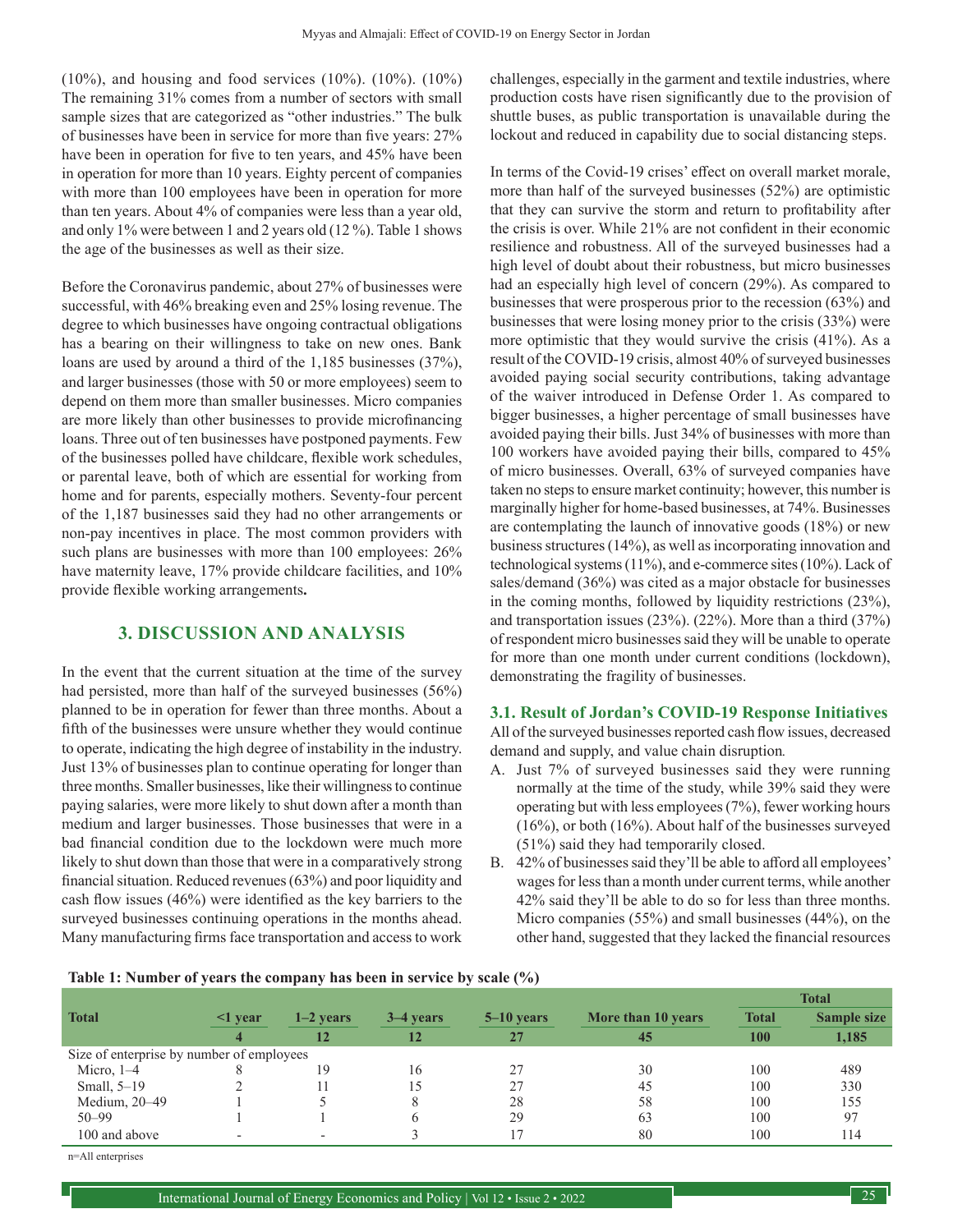to continue paying wages for another month, while medium businesses (33%) and larger businesses (23%) were more likely to be able to do so.

- C. Around a quarter of businesses (26%) said they could stay open for less than a month under current conditions, 30% said they could stay open for 1 to 3 months, 5% said they could stay open for 4 to 6 months, and only 13% said they could stay open for more than 6 months. A significant number of them (27%) had no idea how long their companies would last if the situation at the time of the survey remained unchanged.
- D. About half of the respondents (52%) are optimistic that they can weather the recession and return to profitability, although 20% are skeptical of their economic stability and robustness. However, when asked about their pre-crisis financial condition, 25% of businesses said they were losing money and 46% said they were breaking even, implying that many businesses were in financial trouble prior to the lockout measures. Home-based and micro-business owners are more concerned.
- E. The vast majority of workers who were unable to go to work due to the lockdown continued to be paid in full or in part by their employers. Employees who were unable to come to work were also paid in full 71% of the time, with 20% collecting partial wages. As opposed to workers in small businesses, employees in big businesses were more likely to receive full pay when they were unable to come to work.
- F. Companies' ability to navigate the economic downturn would be determined by a variety of factors, including how flexible they are in maintaining business continuity and adjusting their business processes; moreover, only 25% of respondents said they had a business continuity strategy in place.
- G. More than 72% of surveyed businesses said they had distributed protective clothing to workers, such as hand sanitizer, goggles, and gloves, or had increased cleaning and sanitizing activities through workplaces, in order to minimize the spread of COVID-19 in the workplace (55%). However, 23% of microbusinesses said they had taken no action at the time the survey was conducted.
- H. The majority of businesses (67%) said they were unaware of any assistance packages or interventions available to help them alleviate the crises' effects at the time the survey was conducted (late April). 12% of businesses said the government is subsidizing salaries, with 16% of small businesses and 21% of businesses with 100 or more employees saying the government is subsidizing pay. Soft loans were used by 8% of respondents, and credit was used by 5% of respondents.
- I. Direct financial support is seen by 53% of companies as the most important support required to deal with the crisis at this time, with 60% of micro businesses and 43% of firms with more than 100 employees showing a need for direct financial support.
- J. 42% of all businesses polled said wage subsidies were essential to deal with the crisis at this stage, with 68% of businesses with more than 100 employees agreeing. Access to credit was stated by 20% of respondents.

The COVID-19 pandemic and its reaction policies have had a major effect on Jordanian businesses. Cash flow issues, decreased demand and availability, and value chain instability are reported by nearly all of the businesses surveyed for this study. Furthermore, the vast majority of them anticipate a significant drop in sales.

## **3.2. Status of Operations**

Just 7% of the 1,190 businesses surveyed were working as they were before the pandemic at the time of the study. 39% of businesses were running with fewer employees and/or fewer hours, and 51% of businesses had temporarily shut down. When in comparison to medium and larger companies  $(\leq 31\%)$ , a higher percentage of micro (62%) and small businesses (58%) had temporarily shut down their operations (Figure 3). The reduced demand and revenues were a concern for nearly three-quarters (73%) of surveyed businesses, while income loss was recorded by 59% and liquidity issues by 52%. Since lower demand and sales result in lower revenue, Lower demand and revenues have been confirmed by all companies that have experienced a revenue loss (Table 2). Economic effects are fairly equally spread across



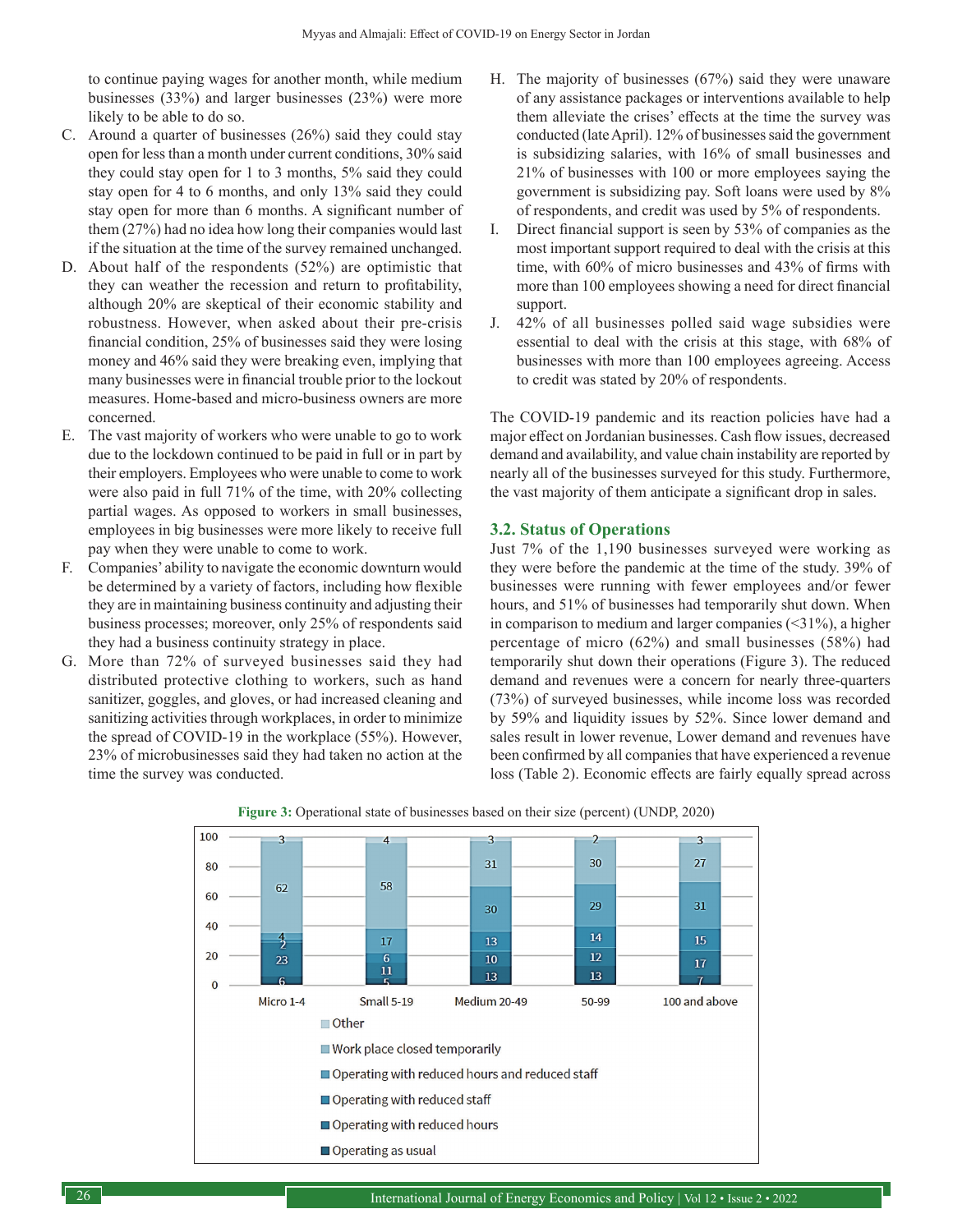|                                           |                           |                                   |                                            |                                                    |                                           |                             |                          |                   |                                      | <b>Total</b> |                       |
|-------------------------------------------|---------------------------|-----------------------------------|--------------------------------------------|----------------------------------------------------|-------------------------------------------|-----------------------------|--------------------------|-------------------|--------------------------------------|--------------|-----------------------|
|                                           | <b>Loss of</b><br>revenue | <b>Reduce</b><br>demand/<br>sales | <b>Increased</b><br>costs of<br>production | <b>Access</b><br>to cash/<br>liquidity<br>problems | <b>Problems</b><br>importing<br>materrals | <b>Increased</b><br>revenue | <b>Increased</b><br>debt | <b>Bankruptcy</b> | N <sub>0</sub><br>economic<br>Impact | <b>Total</b> | <b>Sample</b><br>size |
| Total                                     | 59                        | 73                                | 24                                         | 52                                                 | 21                                        |                             | 14                       | 3                 | 5                                    | 100          | 696                   |
| Size of enterprise by number of employees |                           |                                   |                                            |                                                    |                                           |                             |                          |                   |                                      |              |                       |
| Micro<br>$1 - 4$                          | 68                        | 73                                | 15                                         | 55                                                 | 18                                        | 1                           | 22                       | $\overline{4}$    | $\overline{4}$                       | 100          | 158                   |
| Small<br>$5 - 19$                         | 55                        | 71                                | 19                                         | 46                                                 | 14                                        | 1                           | 17                       | 2                 | $\overline{4}$                       | 100          | 223                   |
| Medium<br>$20 - 49$                       | 58                        | 75                                | 32                                         | 56                                                 | 25                                        | 2                           | $\tau$                   | $\overline{2}$    | 6                                    | 100          | 130                   |
| $50 - 99$                                 | 56                        | 76                                | 29                                         | 54                                                 | 26                                        |                             | 9                        |                   | $\mathcal{I}$                        | 100          | 87                    |
| $100$ and<br>above                        | 59                        | 74                                | 34                                         | 53                                                 | 30                                        | $\overline{\phantom{a}}$    | 6                        | $\overline{c}$    | $\overline{4}$                       | 100          | 98                    |

n=The total number of Enterprises. It's possible that many responses and percent add up to more than 100

businesses of various sizes. However, a considerably higher proportion of small and micro businesses seem to be increasing their loans in order to deal with the crisis. If the recession persists, or in the wake of the crisis, this could result in a large number of bankruptcies among these businesses.

## **3.3. The Impact of the COVID-19 Pandemic on Travel and Import Restrictions for Tourism and Manufacturing**

Tourism, which includes transport and hospitality services, is projected to be one of the hardest hit markets. The imposition of travel bans, as well as the closing of airports and border crossings, has resulted in a large number of cancellations and a complete halt to the industry. According to the Chairman of the Jordan Inbound Tour Operators Association (JITOA), 18 up to 40,000 jobs in the hospitality industry, associated coach transportation, and among tour operators will be lost. International travel constraints and a global economic slowdown are projected to reduce demand for travel to Jordan from Europe, the United States, and Asia until the first quarter of 2021. "One of the worst hit industries is tourism, with a GDP contribution of JOD 4 billion (USD5.6 billion) or 13% of GDP. The government's tourism response policies are modest, encouraging only domestic tourism packages, which are insufficient to compensate for the industry's economic effects. Given the closing of tourism offices, restaurants, transportation, and travel agencies, and the longer-term outlook for growth – not until the first quarter of 2021.

#### **3.4. Energy and Electricity Situation**

The Company renewed its energy sharing deal with the Egyptian Power Transmission Company for 2020 in order to satisfy the Kingdom's electricity requirements when they become available (NEPCO, 2019). In 2019, the electric power system's peak load is (3380) MW, up from (3205) MW in 2018. Based on the outcome of the Electricity Demand Forecast Study for the period, this is projected to rise by 3.0% in 2019 and (2.9%) annually (2020-2040). To meet Jordan's, the demand for energy, the Company, through its National Control Center, takes all required steps to ensure that all customers receive uninterrupted electricity at negligible rates, in accordance with international standards. The Energy and Minerals Regulatory Commission, generation and distribution firms, these activities include the Ministry of Energy and Mineral Resources, as well as the Energy and Minerals Regulatory Commission. In comparison, the Jordanian electric power system's generation capacity at the end of 2019 was around (5728) MW, including the generation capacity of renewable energy projects on the distribution grid, which was around (460) MW, up from (360) MW the previous year, with a growth ratio of 1 (27.8%).

## **3.5. The Impact of the COVID-19 Pandemic on National Electric Power Company**

The COVID-19 pandemic had a major effect on Jordan's power market, causing sharp drop in electricity consumption due to the economic slowdown, estimated at around 10%, which was not reflected by NEPCO's long-term payment obligations under longterm contracts with electricity and gas suppliers. Additionally, there was a drop in the distribution companies' recovery of energy purchases, resulting in a two-month halt in payments from the distribution companies to NEPCO (from mid-March to mid-May 2020) and serious delays afterwards, with severe consequences for NEPCO's operational cash flows. As a result, NEPCO was forced to start deferring payments due to severe working capital restrictions. NEPCO has only been able to pay 75% of the sums owed to Jordan's green and traditional private independent power producers (IPPs), which have almost half of the country's generating energy, since April. Jordan's power supply was put in jeopardy as a result of this.

That may also jeopardize the hard-won integrity of the contractual structure the supports that industry. As a result, investor interest in Jordan as a foreign direct investment destination and, given its position as a regional model, the renewable energy sector in SEMED, could be jeopardized. To resolve this concern, the Bank collaborated closely with NEPCO, Jordanian authorities, investors, and other IFIs. NEPCO has signed an agreement with all renewable energy IPPs to return to absolute payment discipline and refund its arrears within the first half of 2021 as a result of these efforts. NEPCO is working on a related deal with traditional power suppliers, which will be finalized before the proposed loan is signed. This is an important step toward regaining investor interest,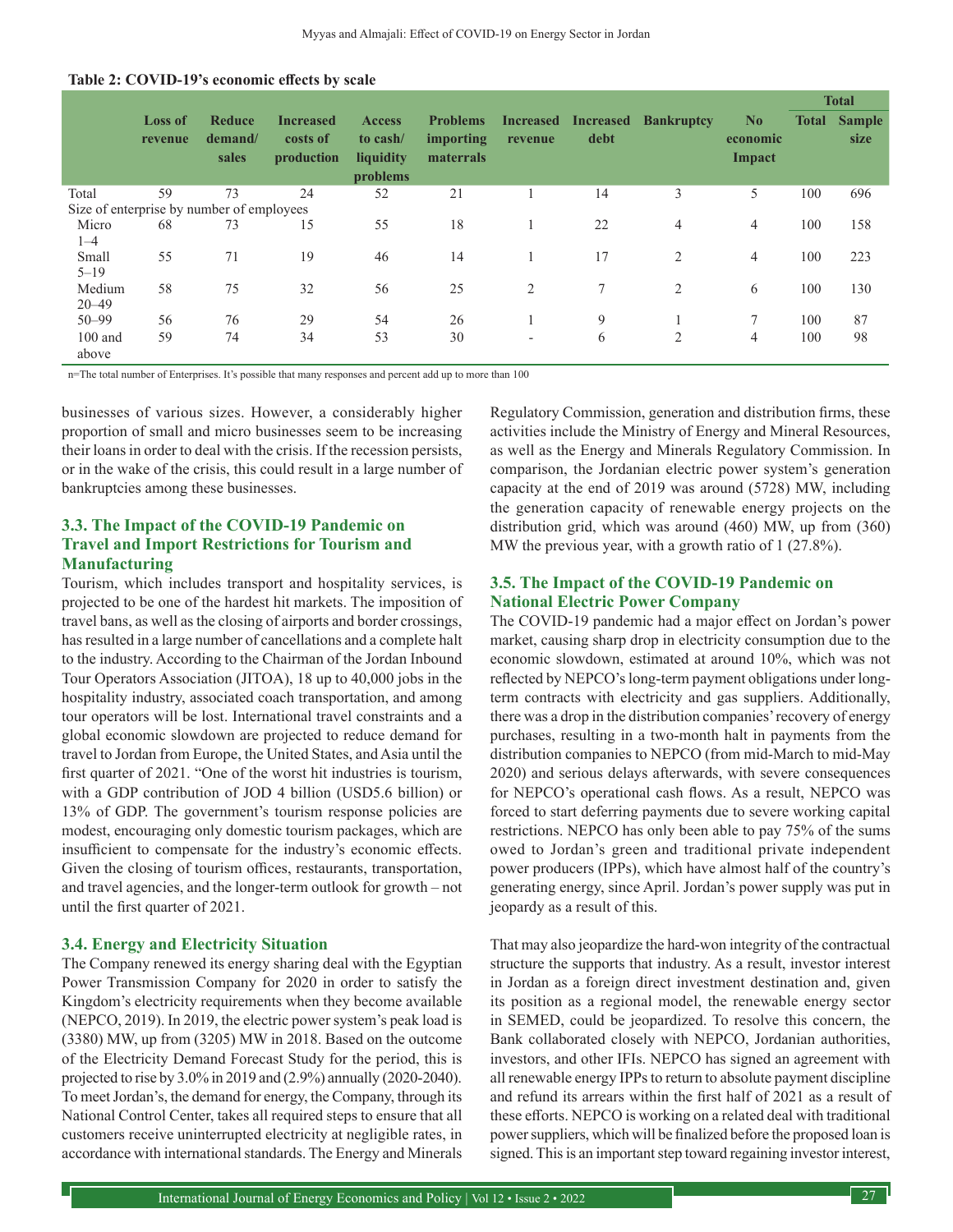which is vital considering the magnitude of investment needed for Jordan's and the region's ongoing green transformation [29].

## **3.6. Other Challenges Facing the Energy Sector's Growth**

- A. Proposals for energy efficiency are taking too long to execute.
- B. There is a general lack of understanding of the advantages of
- energy efficiency. C. Database is inaccessible, and details is unclear.
- D. Inadequate regulation of Jordanian building codes implementation.
- E. The Energy Efficiency Applications Law requires additional posts.
- F. insufficient support for low-income households' Energy Efficiency projects.
- G. Poor access to Energy Efficiency education, empowerment, and training.

Many Jordanian laws, including Article (10) of Bylaw No. (73) of 2012 on Regulating Procedures and Means of Conserving Energy and Improving Its Efficiency, which went into effect on April 1, 2013, should be revisited. 15 Solar Water Heaters (SWHs) are not allowed to be used in standalone buildings or apartments smaller than 250 m2, exempting more than two-thirds of dwellings from the law.

## **4. CONCLUSION**

The COVID-19 pandemic is placing economic pressure on all nations, causing economic disruption and killing hundreds of thousands of people worldwide. As the COVID-19 pandemic has now shown Jordan's vulnerabilities in this sector, as well as weaknesses in businesses and services such as health systems around the world, the expectations showed that this pandemic will bring about drastic shifts that will last for a longer period. Regarding fossil fuels and the apparent growth in the use of renewable and sustainable sources. Short-sighted policies, dependence, and scientific and technological constraints lead to uncertainty in the energy planning process. However, if Jordan moves towards energy independence, the impact of these considerations on energy policy will be much less severe. Instead of importing gas as well as heavy crude oil, this can be achieved by making use of shale, gas and existing clean energy sources. Jordan has a lot of hope in terms of renewable energy sources such as wind and solar energy. Savings of up to 20% can be achieved in certain industries with only limited capital expenditures in energy production and rationalization. In order to achieve the target priorities and targets, the following measures have to be considered:

These results from this study show that Jordan should start cutting out conventional energy and replacing it with renewable energy. This promotes the improvement of the economy, self-reliance, and environmental conservation, and benefiting from new lessons from COVID-19. The status of the energy market globally, where the overall strategy for Jordan's energy sector should be reconsidered, which did not mention the COVID-19 pandemic, unlike other countries.

Such countries began to change their policies according to the new data and encourage the use of alternative energy to effectively support and manage a higher share of renewable energy sources.

- Removing the price hurdle in tandem with the growth of the clean technologies sector in Jordan and compiling and reviewing data on renewable energy sources such as wind and solar. Additionally, conducting technical commercial research on the use of solar panels in multi-family residences and small commercial establishments.
- Intensifying the government's serious work in the field of solar energy by supporting and financing projects related to solar energy. The government should also review the regulations for licensing the installation of solar energy systems to facilitate access to licenses. This comes with in investment in energysaving policies, including the advancement of renewable, viable energy technologies, must be channeled and prioritized.
- In light of the above findings and claims, all interested Jordanian stakeholders should be informed that COVID-19 has dealt a significant blow to fuel prices in the first quarter of 2020, oil prices dropped by 50%. Oil price risks are substantial, arising from both supply and demand shocks. Oil prices will be kept down for a long time due to a combination of increased fuel production and poor global demand.
- Take energy efficiency (EE) governance seriously, and encompasses both the public and private sectors, as well as the local government. And amend, refresh, and rewrite EE guidelines to make them more adaptable to the ever-changing demands of the Jordanian market.
- Raising sectoral awareness of laws, regulations, and EE equipment exemptions, as well as broadening their application to the general public. Also looking at the possibility of introducing new strategies and technology to help the nation properly meet its electricity demand (e.g. CSP, EVs).
- Launch public awareness campaigns in Jordan's mass media targeted at all sectors of society, emphasizing the value, benefits, and effect of EE on individuals and the region. This procedure will assist with the replacement of outdated and inefficient electrical equipment and lamps. In addition to coordinate student programs in colleges and schools related to energy efficiency, Restructuring the education system in schools to provide an informative clean energy system policy for changing customer behavior, promoting sustainable and integrating EE into curriculum solutions.
- Build a more efficient mass transit system that operates across the Kingdom and complete new public transportation programs, such as the Bus Rapid Transit, to provide an interconnected and efficient public transportation system that connects all of the Kingdom's governorates (BRT). New projects such as the Light Rail Transit (LRT) and underground metro networks (subways) should be implemented to reduce the number of private cars and increase demand for public transportation.
- The rehabilitation and activation of the railway as an official mode of transportation serving all governorates should be a top priority for the country. Also the policymakers should make public transit a top priority. Negotiating with regulators would be better if the government had more leverage of public